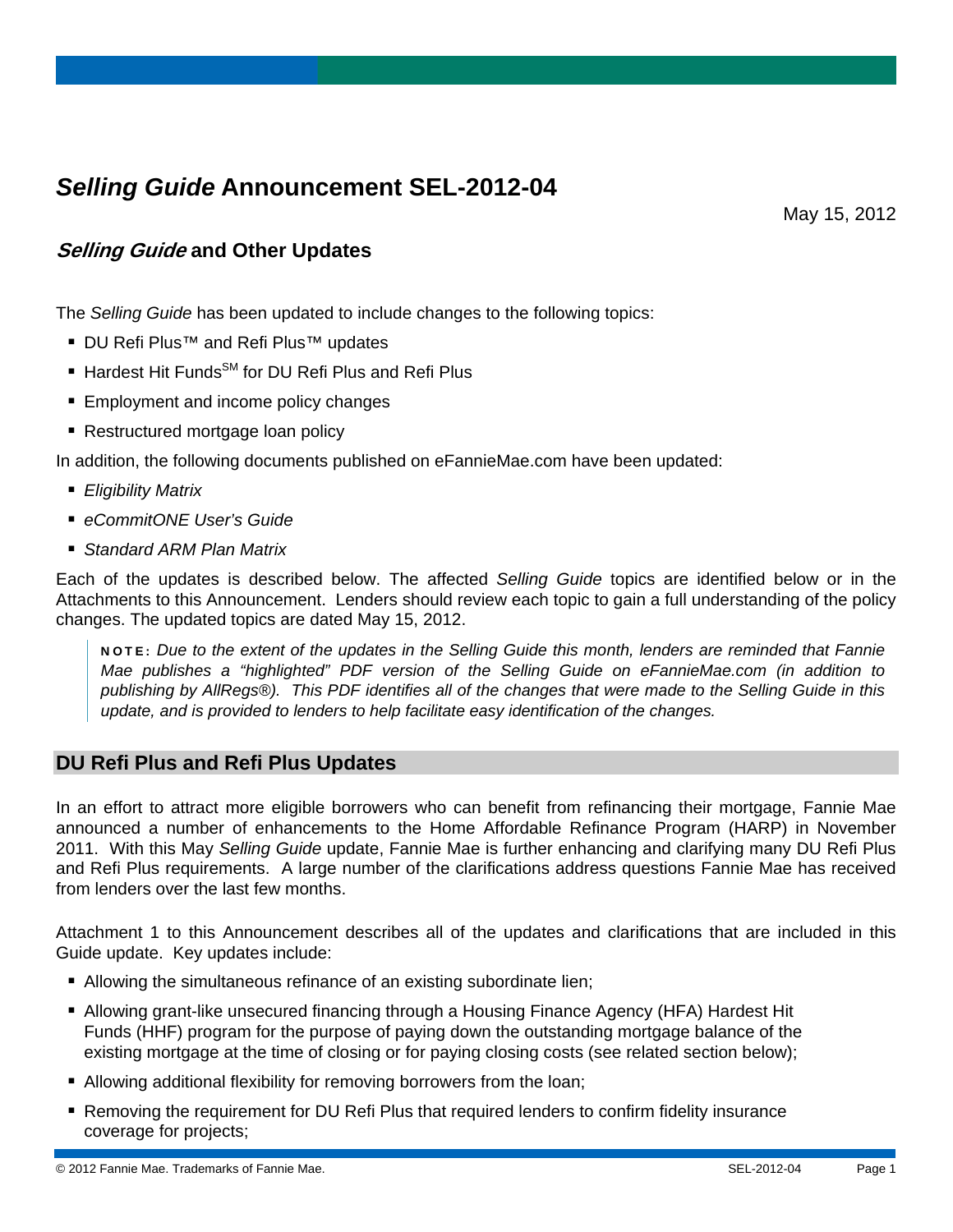- Clarifying that existing mortgage loans that have been modified, or are in the process of being modified, are eligible for refinance under DU Refi Plus or Refi Plus;
- Clarifying underwriting requirements for Refi Plus mortgage loans that are identified as being higher-priced mortgage loans (HPML) in accordance with Regulation Z;
- Streamlining the documentation requirements for Refi Plus loans with payment changes equal to or less than 20%;
- Clarifying that the waiting period and re-establishment of credit requirements for significant derogatory credit events are not required for Refi Plus loans;
- Clarifying requirements for borrowers with multiple financed properties; and
- Clarifying the requirements for properties secured by leasehold estates.

#### *Updated Selling Guide Topics*

See Attachment 1 to this Announcement.

#### *Effective Date*

With the exception of the new policy allowing simultaneous refinance of subordinate financing, all of the updates and clarifications are effective immediately for both DU Refi Plus and Refi Plus. (See next section for information about DU Refi Plus and subordinate financing.)

## **Desktop Underwriter® (DU®) Implementation of Updates**

DU will be updated in a future release to reflect the updated requirements. Until such time, lenders must apply the following to DU loan casefiles:

- Transactions that include the simultaneous refinance of an existing subordinate lien must be manually underwritten with Refi Plus.
- When a borrower is being removed with the DU Refi Plus transaction, lenders may disregard the message requiring a 12-month payment history or evidence of the previous borrower's death. However, the lender must confirm that the borrower(s) being removed from the loan is removed from the deed and retains no ownership interest in the property.

# **Hardest Hit Funds for DU Refi Plus and Refi Plus**

The U.S. Department of the Treasury has awarded \$7.6 billion in funding for innovative programs developed by state HFAs to stabilize local housing markets and prevent foreclosures in 18 states and the District of Columbia. The HHF programs provide funding for various purposes, including funds for principal curtailment, to help homeowners obtain more affordable mortgages or to help homeowners retain their homes.

HFAs have established programs utilizing HHF funds to support the HARP program. Each participating HFA establishes its own eligibility guidelines for borrower participation and approves the provision of HHF funds.

#### **Loan Eligibility and Documentation Requirements**

Fannie Mae is updating the eligibility and underwriting requirements for DU Refi Plus and Refi Plus to specifically permit grant-like unsecured financing provided to the borrower through an HFA HHF program for the purpose of paying down the outstanding mortgage balance at the time of closing resulting in a lower new loan amount. The HHFs may also be used for the payment of closing costs. The loan file must be documented with a copy of the promissory note or other documentation specifying the terms and conditions of the loan and include language indicating that repayment is not expected. The transfer of the loan proceeds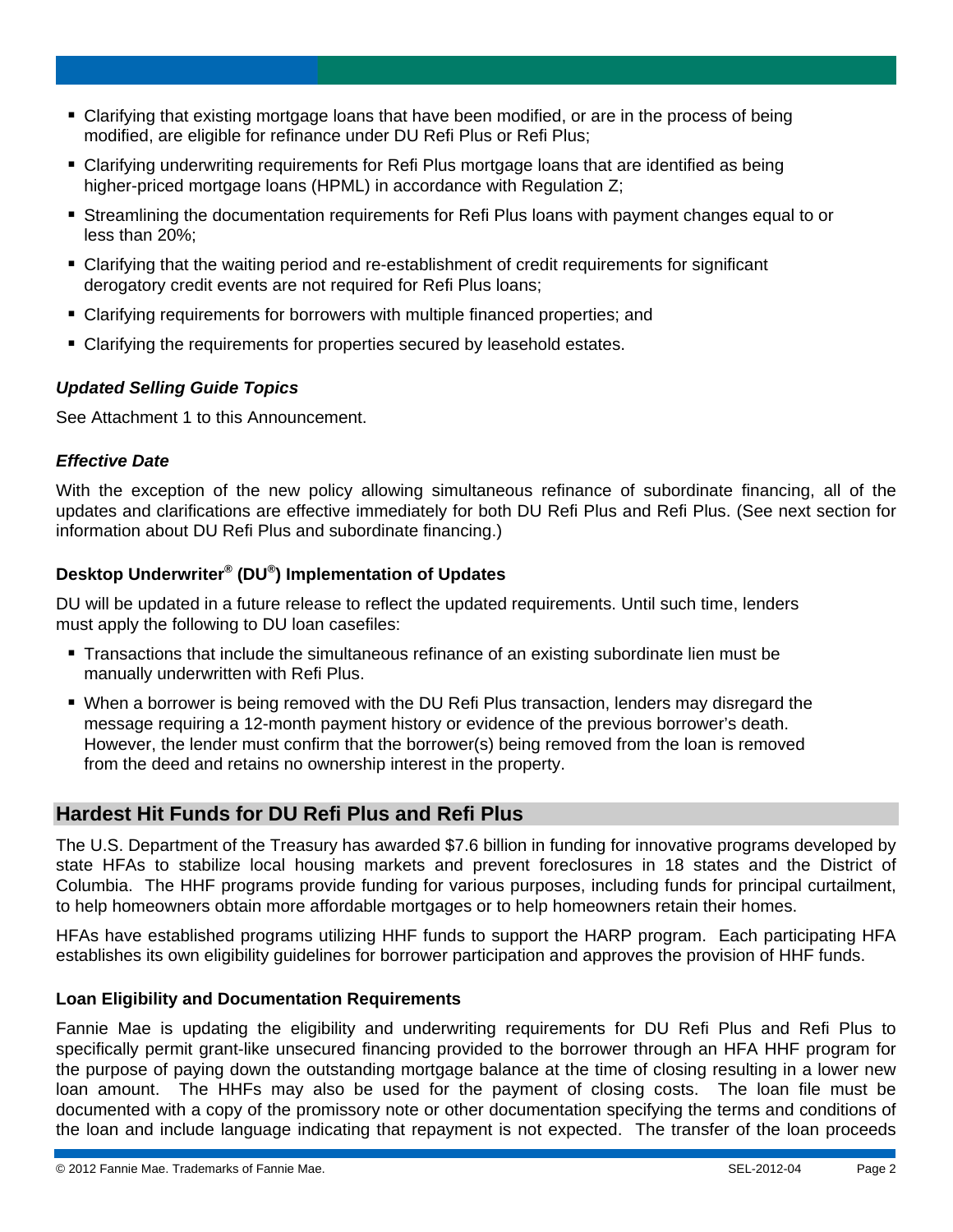must be reflected on the HUD-1 Settlement Statement. Lenders remain responsible for ensuring that all other DU Refi Plus and Refi Plus eligibility and underwriting requirements are met.

#### *Effective Date*

This policy is effective immediately for both DU Refi Plus and Refi Plus.

### **Employment and Income Policy Changes**

Fannie Mae recently conducted a comprehensive review of employment and income policies. The review looked holistically at the current market and considered potential future risks, lender impact, requirements of other secondary market investors, DU requirements, and the current regulatory environment. As a result, Fannie Mae is making a number of changes to its income and employment policies.

Furthermore, Fannie Mae has taken the opportunity to clarify or restate a number of existing policies. A number of income and employment topics were also reorganized within Chapter B3-3, Income Assessment, of the *Selling Guide*.

NOTE: *The comprehensive review that Fannie Mae completed did not include self-employment income or documentation policies. With a few minor exceptions, the updates and clarifications pertain to employment and other types of non-employment income, such as rental income, alimony, and interest and dividend income.* 

#### **General Income Verification Principles**

Fannie Mae's employment and income policies focus on the borrower's ability to repay the mortgage debt and consider the stability, adequacy, and likelihood of continued receipt of income. For income to be used for qualifying purposes, the lender must be able to substantiate the income by documenting the source of the income, the amount of the income, and for certain types of income, the history of receipt and likelihood of continued receipt. The updates to income and employment policies were made with these core principles in mind.

#### **Summary of Policy Changes**

Attachment 2 to this Announcement identifies the major policy changes and clarifications that have been made in the Guide. The key updates include:

- New section describing variable income policies how lenders should evaluate, document, and calculate income that fluctuates, such as hourly pay, overtime, bonus, and commission income. (The related topics link/refer back to this variable income section.)
- New section describing continuity of income policies this section clearly differentiates the types of income that have a defined expiration date from those that generally do not expire. If the income does not have a defined expiration date, the lender may conclude that the income is stable, predictable, and likely to continue, and is not required to document continuance in the future. On the other hand, for income that does have a defined expiration date, the lender must document a three-year continuance. Fannie Mae has re-categorized long-term disability, interest and dividend income, and Social Security retirement income such that lenders no longer have to document a three-year continuance.
- The requirement for the borrower to sign an IRS Form 4506-T at both application and closing has been changed to only require signature once during the origination process. The timing is at the lender's discretion as long as it occurs on or before closing of the mortgage loan. This section was also updated to clarify alternatives to IRS Form 4506-T, including alternatives for borrowers with income from Puerto Rico.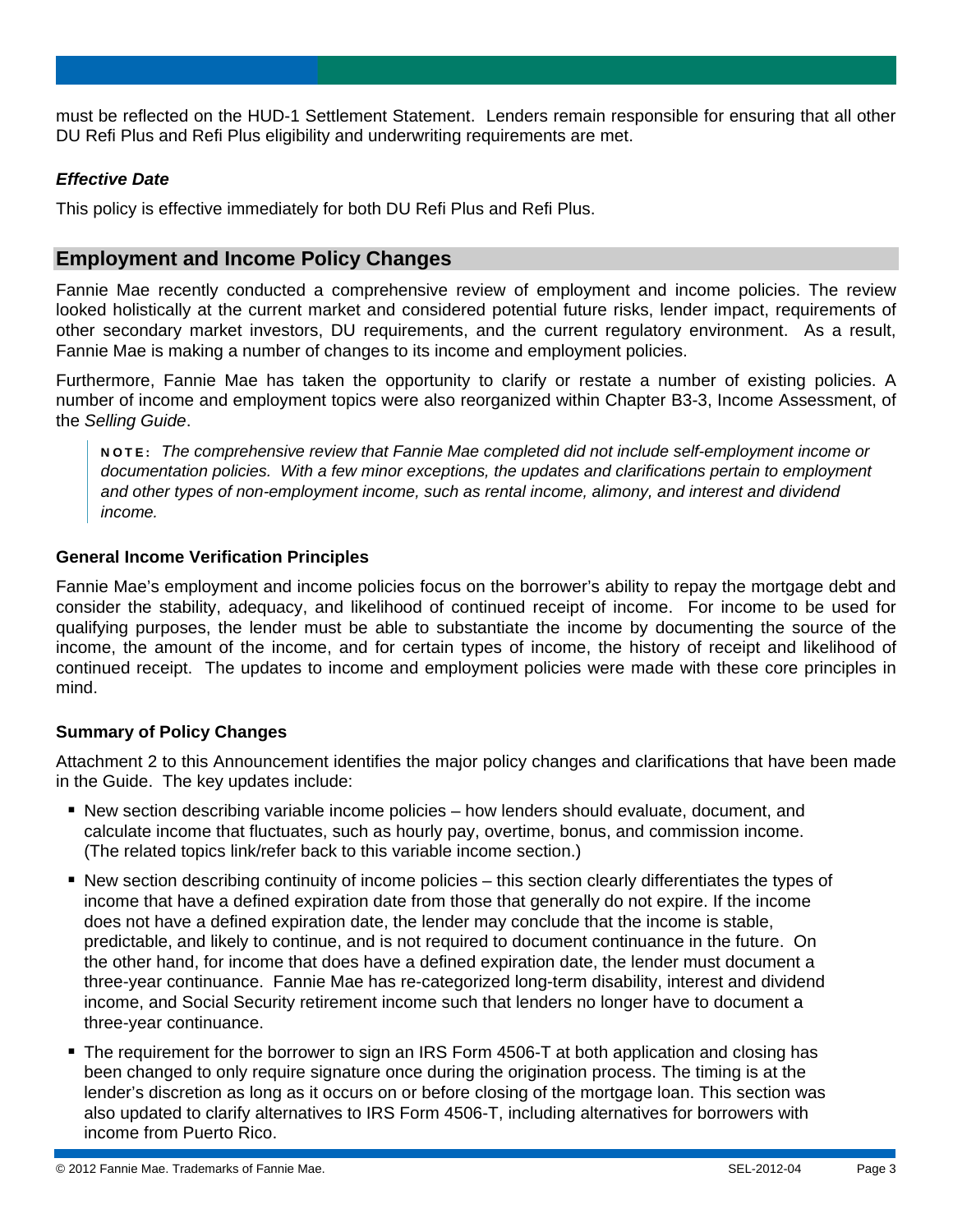- The verbal verification of employment (VOE) requirements were updated to include verifications performed by third-party vendors. In addition, lenders now have the alternative of obtaining the verbal VOE after closing, but prior to delivery of the loan to Fannie Mae. The name and title of the person who completed the verification for the employer must now be documented.
- A *Request for Verification of Employment* ([Form 1005](https://www.efanniemae.com/sf/formsdocs/forms/pdf/sellingtrans/1005.pdf) or [Form 1005\(S\)\)](https://www.efanniemae.com/sf/formsdocs/forms/pdf/sellingtrans/1005s.pdf) was added to several sections as an alternative to the standard documentation requirements (paystub, IRS Form W-2).
- **The documentation requirement for rental income for manually underwritten loans has been** changed from two years tax returns to only one year of tax returns (when tax returns are required), and the *Operating Income Statement* (Form 216) is no longer required. Additional clarity has been provided regarding the use of lease agreements in lieu of tax returns when there is no prior history of receipt of the rental income, or if the tax return does not include a full year of rental income.

NOTE: *These changes now align the documentation requirements for manually underwritten loans with DU loan casefiles.* 

- Added new policies that allow employment offers or contracts the lender may use the income from an employment offer or contract to qualify the borrower as long as the borrower begins employment (as evidenced by a paystub) prior to delivery of the loan to Fannie Mae.
- Reduced requirements for documenting prior receipt of the following income sources:
	- alimony and child support 6 months (changed from 12 months),
	- public assistance income not required (changed from 24 months).

NOTE: *DU requires documentation of 3 months of receipt of alimony and child support. This requirement will be updated in a future release of DU to mirror the requirements for manually underwritten loans. (Lenders may continue to comply with the 3-month requirement until it is updated.)* 

- The requirements for retirement income in the form of a distribution from a 401(k), IRA, or other retirement account have been clarified to now require that the borrower have unrestricted access to the accounts without penalty, and for stocks, bonds, and mutual funds the lender must factor in the potential for account volatility.
- A copy of the borrower's IRS Form W-4 is no longer required when documenting income from a mortgage credit certificate (MCC). MCC income may also be used for refinance transactions.

#### *Updated Selling Guide Topics*

See Attachment 2 to this Announcement.

#### *Effective Date*

These updates and clarifications provide additional flexibility, consistency, and efficiency in the processing of employment and income documentation. As such, the changes are effective immediately for manually underwritten loans. For DU loan casefiles, lenders are encouraged to implement the flexibilities immediately. For example, lenders may follow the new requirement for the IRS Form 4506-T and disregard the current DU message requiring the signing of this form at both application and closing. Lenders also have to option to continue to comply with the DU messages until such time as the messages are updated in a DU release that is planned for later this year.

### **Restructured Mortgage Loan Policy**

A restructured loan is a mortgage loan in which the terms of the original transaction have been changed, resulting in absolute forgiveness of debt or a restructure of debt through either a modification of the original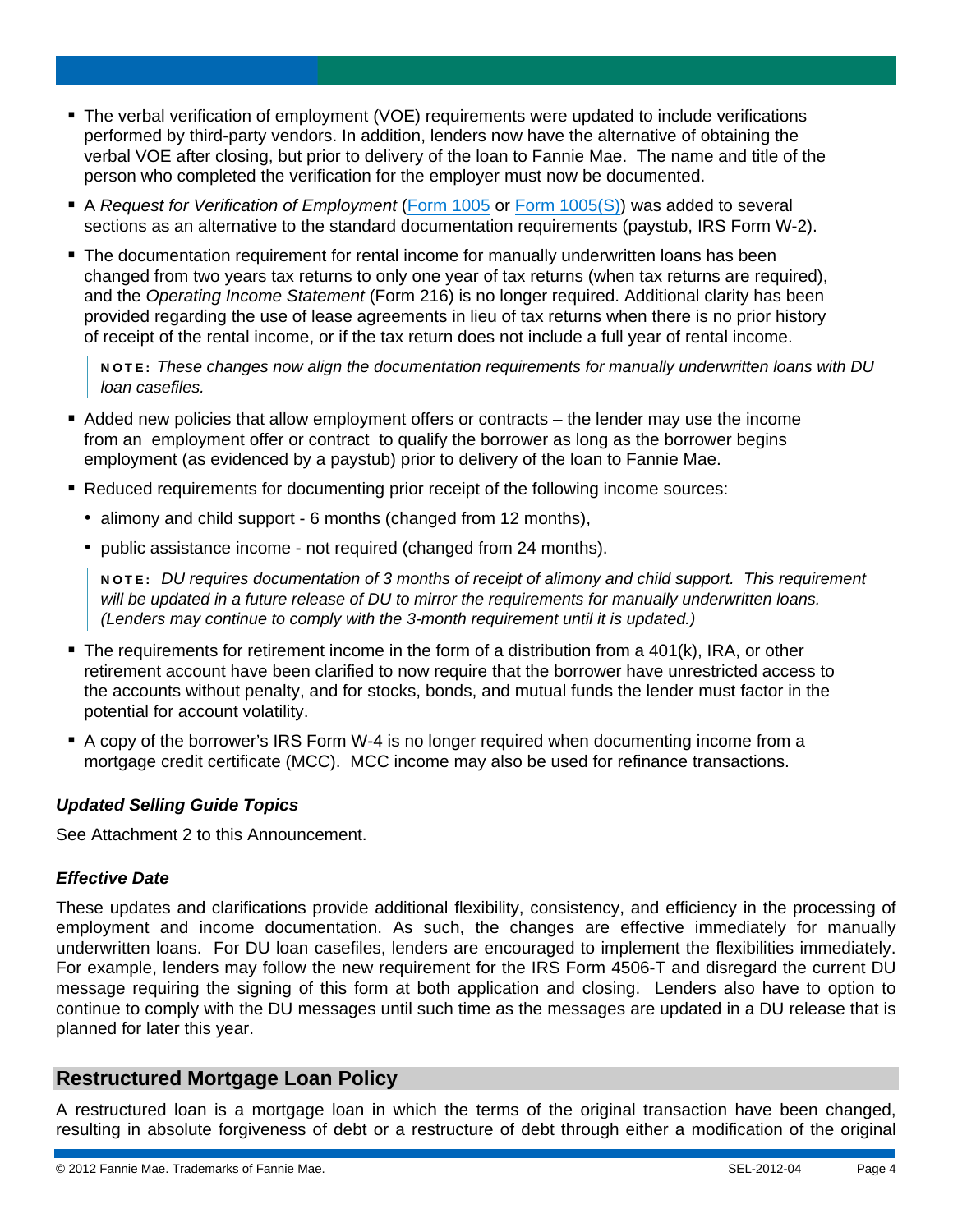loan or origination of a new loan. Current Fannie Mae policy prohibits delivery of restructured mortgage loans. With this update, the *Selling Guide* is being clarified to reflect that the subsequent refinance of a restructured loan is eligible for delivery under certain circumstances. DU Refi Plus and Refi Plus transactions involving previously restructured loans are permitted without restriction.

#### *Updated Selling Guide Topics*

- [B2-1.2-02](https://www.efanniemae.com/sf/guides/ssg/sg/pdf/sel051512.pdf#page=189), Limited Cash-Out Refinance Transactions (Ineligible Transactions)
- [B2-1.4-02](https://www.efanniemae.com/sf/guides/ssg/sg/pdf/sel051512.pdf#page=233), Mortgage Loan Eligibility (Restructured Mortgage Loans)

#### *Effective Date*

This update is effective immediately.

#### **Miscellaneous** *S***elling Guide Updates**

- [B4-2.2-08](https://www.efanniemae.com/sf/guides/ssg/sg/pdf/sel051512.pdf#page=651), Project Eligibility Review Service (PERS) (Required Use of PERS): A change was made to the presentation of the policy regarding the types of projects that must be submitted through the PERS. No change was made to the policy.
- [B3-5.3-09](https://www.efanniemae.com/sf/guides/ssg/sg/pdf/sel051512.pdf#page=486), DU Credit Report Analysis (Disputed Credit Report Tradelines): The *Selling Guide* has been update to clarify that if DU does not issue the disputed tradeline message on a loan casefile, no further action by the lender is necessary.

#### *Effective Date*

These updates are effective immediately.

#### **Updated** *Eligibility Matrix*

The *[Eligibility Matrix](https://www.efanniemae.com/sf/refmaterials/eligibility/pdf/eligibilitymatrix.pdf)* has been updated to reflect the following:

- DU LTV Ratio chart DU Refi Plus was removed from the DU LTV ratio chart and incorporated into the Refi Plus LTV ratio chart. This latter chart now reflects the LTV ratios that are currently effective, including the updated limits that were implemented in the DU Version 8.3 March update release.
- Refi Plus chart:
	- The chart now includes DU Refi Plus requirements.
	- A footnote was updated to reflect that exceptions to the LTV ratio limits apply to Texas  $50(a)(6)$ mortgages.
	- A footnote was updated to reflect the new policy regarding simultaneous refinancing of subordinate financing.
	- The footnote regarding credit scores was updated to remove the reference to "merged credit reports" (merged credit reports are not required for certain Refi Plus loans).
- The footnote on each chart that pertains to Community Seconds® was updated to reflect additional eligibility requirements that apply. (Existing policies that have not been specifically addressed in the *Eligibility Matrix*.)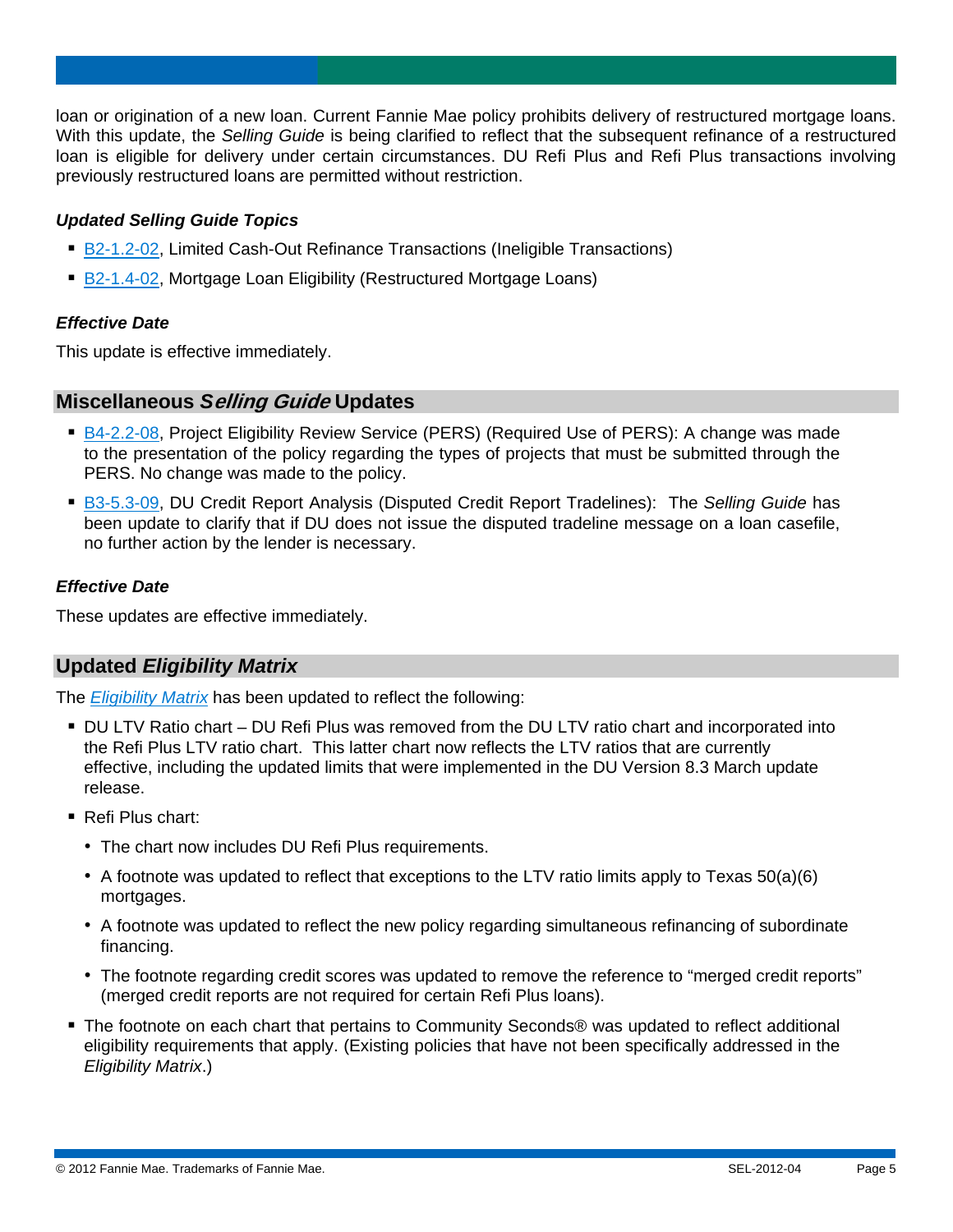## **Updated** *eCommitONE User's Guide*

The *[eCommitONE User's Guide](https://www.efanniemae.com/sf/technology/commitloandel/ecommitone/pdf/econeuserguide.pdf)* has been streamlined to reduce redundancy with other task-based job aids. This Guide can help lenders navigate the process of selling whole loans directly to Fannie Mae via a best efforts execution. For more information on best efforts program policies, refer to the *Selling Guide,* Section [C2-](https://www.efanniemae.com/sf/guides/ssg/sg/pdf/sel051512.pdf#page=1020) [1.2,](https://www.efanniemae.com/sf/guides/ssg/sg/pdf/sel051512.pdf#page=1020) Best Efforts Commitments to Sell Whole Loans.

#### **Updated** *Standard ARM Plan Matrix*

The *[Standard ARM Plan Matrix](https://www.efanniemae.com/sf/refmaterials/armmatrix/pdf/armmatrix.pdf)* now differentiates that ARM Plan 2725 is available with two different lifetime interest rate caps – 5% and 6%:

- ARM Plan 2725 with 5% cap mortgage loans are eligible for sale to Fannie Mae as whole loans or in MBS.
- ARM Plan 2725 with 6% cap mortgage loans may only be sold in MBS; whole loan execution is not available.

NOTE: *These are not new rate cap options. The Matrix was updated to highlight the existence of these two options.* 

\*\*\*\*\*

Lenders who have questions about this Announcement should contact their Account Team.

John Forlines Vice President Chief Credit Officer for Single-Family Product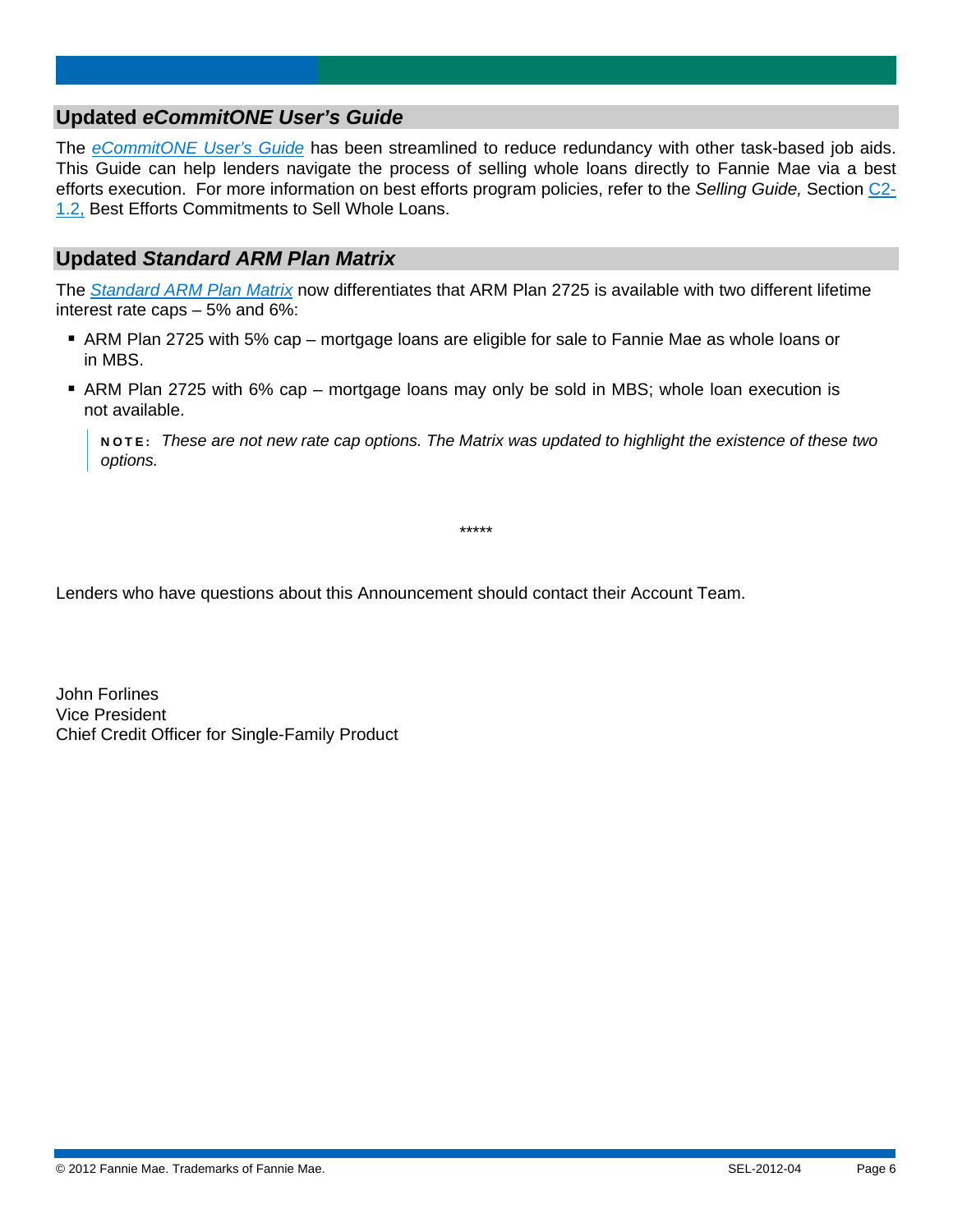## **Attachment 1**

## **Updates to DU Refi Plus and Refi Plus**

This table briefly describes the updates that have been made in the *Selling Guide* for DU Refi Plus and Refi Plus (in the order in which they appear in the Guide). Refer to the specific topics in the *Selling Guide* for additional details. In the event of any discrepancy between the information in this Attachment and the *Selling Guide,* the provisions in the *Selling Guide* will prevail.

| <b>Topic Number and Title (Block</b><br>Name(s))                                                                                                                                                                                                                        | Description of Update - DU Refi Plus and Refi Plus                                                                                                                                                                                                                                                                                                                                                                                                                                                                                                                                                                                                                                                                                                                                                                             |  |  |  |
|-------------------------------------------------------------------------------------------------------------------------------------------------------------------------------------------------------------------------------------------------------------------------|--------------------------------------------------------------------------------------------------------------------------------------------------------------------------------------------------------------------------------------------------------------------------------------------------------------------------------------------------------------------------------------------------------------------------------------------------------------------------------------------------------------------------------------------------------------------------------------------------------------------------------------------------------------------------------------------------------------------------------------------------------------------------------------------------------------------------------|--|--|--|
| A3-2-02, Responsible Lending<br>Practices (HPML Loans)                                                                                                                                                                                                                  | Updated the example regarding Refi Plus loans to specifically<br>$\bullet$<br>apply to loans with payment changes less than or equal to 20%.                                                                                                                                                                                                                                                                                                                                                                                                                                                                                                                                                                                                                                                                                   |  |  |  |
| B2-1.1-04, Subordinate Financing<br>B2-3-03, Co-op Properties                                                                                                                                                                                                           | Clarified that Fannie Mae will purchase or securitize co-op share<br>$\bullet$<br>loans with subordinate financing for DU Refi Plus and Refi Plus<br>transactions. (Note: This is not a policy change - it is a long-<br>standing policy that had not been specifically addressed in the<br>Selling Guide.)                                                                                                                                                                                                                                                                                                                                                                                                                                                                                                                    |  |  |  |
| B2-1.4-02, Mortgage Loan Eligibility<br>(Modified Mortgages)                                                                                                                                                                                                            | Added a reference to the applicable DU Refi Plus/Refi Plus topic<br>$\bullet$<br>regarding subsequent refinances of modified mortgage loans.                                                                                                                                                                                                                                                                                                                                                                                                                                                                                                                                                                                                                                                                                   |  |  |  |
| <b>B2-2-03</b> , Multiple Financed Properties<br>for the Same Borrower (Loan and<br>Borrower Requirements, Applying the<br>Multiple Financed Property Policy to<br>DU Loan Casefiles, Exception for<br>DU Refi Plus and Refi Plus)                                      | Changed the manner in which the exception for DU Refi Plus<br>$\bullet$<br>and Refi Plus was stated, such that the exception now clearly<br>applies to all of the multiple financed property requirements in<br>the topic. That is, none of the multiple financed property<br>requirements apply to DU Refi Plus or Refi Plus mortgage loans.                                                                                                                                                                                                                                                                                                                                                                                                                                                                                  |  |  |  |
| B3-5.3-07, Significant Derogatory<br>Credit Events - Waiting Periods and<br>Re-establishing Credit (General<br>Information)                                                                                                                                             | Clarified that the requirements in this topic are not applicable to<br>$\bullet$<br>Refi Plus mortgage loans, but are applicable to DU Refi Plus<br>loans.                                                                                                                                                                                                                                                                                                                                                                                                                                                                                                                                                                                                                                                                     |  |  |  |
| Reorganization of Chapter B5                                                                                                                                                                                                                                            | The four DU Refi Plus and Refi Plus topics have been moved<br>$\bullet$<br>from Section B5-5.1 to their own Section B5-5.2, DU Refi Plus<br>and Refi Plus Mortgage Loans. The remaining topics in Chapter<br>B5 have been renumbered accordingly. (The topic numbers<br>below reflect the new topic numbers.)                                                                                                                                                                                                                                                                                                                                                                                                                                                                                                                  |  |  |  |
| B5-5.2-01, DU Refi Plus and Refi<br><b>Plus Eligibility</b><br>(Loan Purpose; Maximum LTV,<br>CLTV, and HCLTV Ratios and<br>Eligible New Mortgage Loan Types;<br>Eligible Subordinate Financing;<br>Ineligible New Mortgage Loan Types;<br><b>Borrower Eligibility)</b> | The subordinate financing requirements have been updated to<br>$\bullet$<br>allow the simultaneous refinance of an existing subordinate lien.<br>The only requirement is that the new subordinate lien loan<br>amount not exceed the existing unpaid principal balance of the<br>subordinate lien.<br>Added provisions that permit the borrower to obtain grant-like<br>unsecured financing through a Housing Finance Agency Hardest<br>Hit Funds program for the purpose of paying down the<br>outstanding mortgage balance of the existing mortgage at the<br>time of closing or for paying closing costs.<br>Clarified that Fannie Mae will purchase or securitize co-op share<br>٠<br>loans with subordinate financing for DU Refi Plus and Refi Plus<br>transactions. The lender must ensure that the subordinate lien is |  |  |  |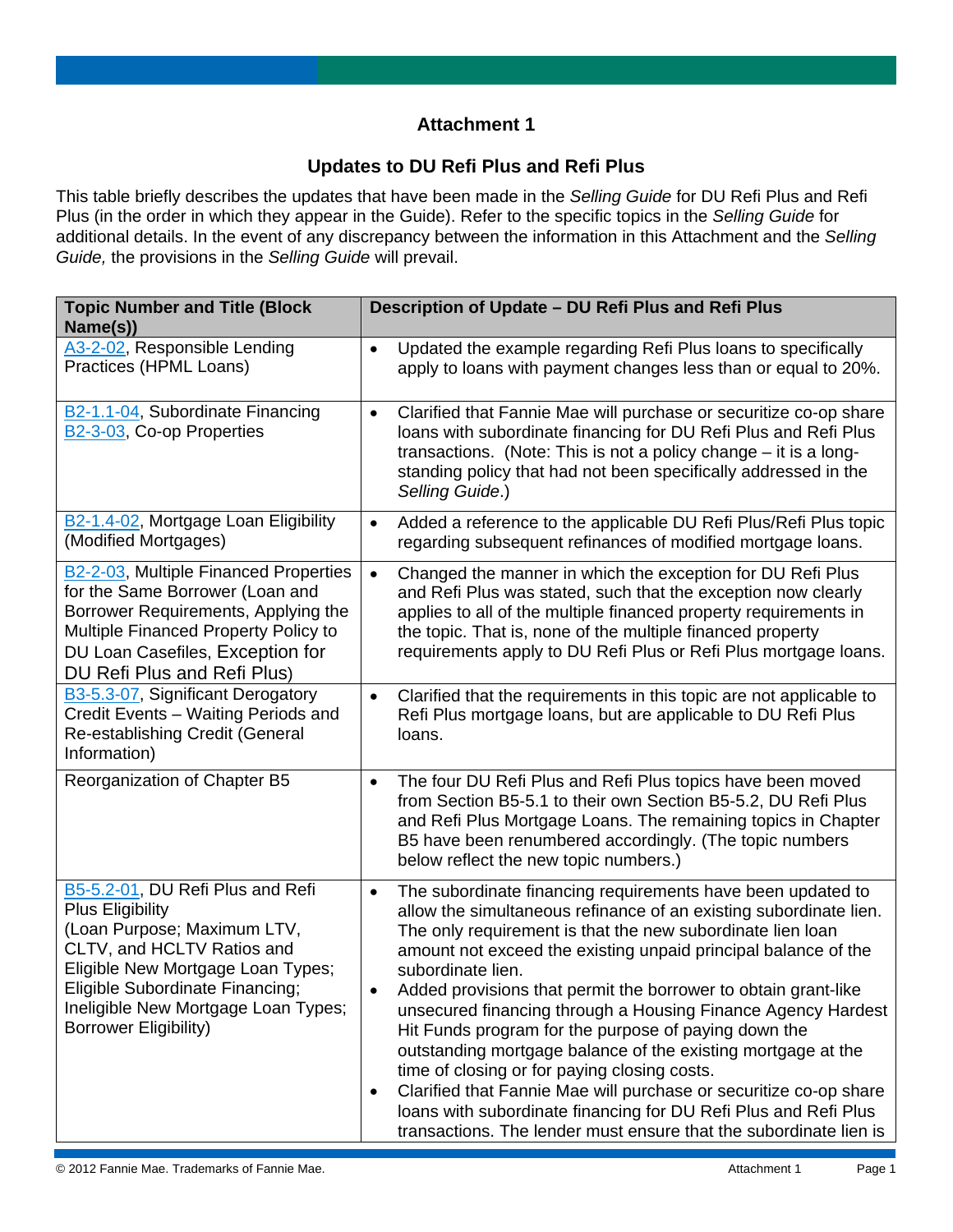| <b>Topic Number and Title (Block</b><br>Name(s))                                                                                                                                                                                             | Description of Update - DU Refi Plus and Refi Plus                                                                                                                                                                                                                                                                                                                                                                                                                                                                                                                                                      |  |  |  |  |
|----------------------------------------------------------------------------------------------------------------------------------------------------------------------------------------------------------------------------------------------|---------------------------------------------------------------------------------------------------------------------------------------------------------------------------------------------------------------------------------------------------------------------------------------------------------------------------------------------------------------------------------------------------------------------------------------------------------------------------------------------------------------------------------------------------------------------------------------------------------|--|--|--|--|
|                                                                                                                                                                                                                                              | subordinate to the new co-op share loan.<br>Updated the Maximum LTV, CLTV, and HCLTV Ratios table to<br>$\bullet$<br>reflect that DU Refi Plus now matches Refi Plus requirements (in<br>accordance with the DU Version 8.3 March Update).<br>Added back language that temporary buydowns are not<br>$\bullet$<br>permitted on the new loan. (This policy was erroneously<br>removed from the Selling Guide in the December 2011 update.)<br>Updated the Borrower Eligibility section of this topic to provide<br>$\bullet$<br>additional flexibility for removing borrowers from the mortgage<br>loan. |  |  |  |  |
| B5-5.2-02, DU Refi Plus and Refi<br><b>Plus Underwriting Considerations</b><br>(Underwriting Requirements;<br><b>Documentation Requirements;</b><br>Multiple Financed Properties for the<br>Same Borrower; Leasehold Estates<br>Eligibility) | The section of the topic "Seasoning Requirements - Short-Term<br>$\bullet$<br>Refinance Policy for Existing Mortgages" has been removed as<br>it is no longer relevant. (This policy only applied to refinances<br>within six months of the acquisition of the property.)                                                                                                                                                                                                                                                                                                                               |  |  |  |  |
|                                                                                                                                                                                                                                              | Added a policy that allows a borrower who has applied for or<br>$\bullet$<br>received a mortgage modification to be eligible to refinance<br>under DU Refi Plus or Refi Plus.                                                                                                                                                                                                                                                                                                                                                                                                                           |  |  |  |  |
|                                                                                                                                                                                                                                              | Clarified that a Refi Plus loan with a payment change less than<br>$\bullet$<br>or equal to 20% that is identified as a higher-priced mortgage<br>loan (HPML) in accordance with Regulation Z must comply with<br>Regulation Z and the stricter underwriting requirements for Refi<br>Plus loans with payment increases greater than 20%.                                                                                                                                                                                                                                                               |  |  |  |  |
|                                                                                                                                                                                                                                              | Clarified the mortgage payment history requirements for Refi<br>$\bullet$<br>Plus to reflect no "30-day" mortgage delinquencies in the most<br>recent six-month period.                                                                                                                                                                                                                                                                                                                                                                                                                                 |  |  |  |  |
|                                                                                                                                                                                                                                              | Added language to the Refi Plus underwriting requirements that<br>$\bullet$<br>specifically states that the waiting period and re-establishment of<br>credit requirements for significant derogatory events are not<br>required. In addition, the lender is not required to review or<br>consider Declarations A through F in the Uniform Residential<br>Loan Application as long as the credit score (if applicable) and<br>mortgage payment history requirements are met.                                                                                                                             |  |  |  |  |
|                                                                                                                                                                                                                                              | Updated the requirements for Refi Plus loans with payment<br>$\bullet$<br>changes $\leq$ 20% to reflect:                                                                                                                                                                                                                                                                                                                                                                                                                                                                                                |  |  |  |  |
|                                                                                                                                                                                                                                              | all income sources must be eligible in accordance with the<br>Selling Guide,                                                                                                                                                                                                                                                                                                                                                                                                                                                                                                                            |  |  |  |  |
|                                                                                                                                                                                                                                              | only one source of income for the mortgage loan must be<br>verified, and                                                                                                                                                                                                                                                                                                                                                                                                                                                                                                                                |  |  |  |  |
|                                                                                                                                                                                                                                              | elimination of the requirement for a new merged credit report<br>$\overline{\phantom{m}}$<br>(credit scores are still required).                                                                                                                                                                                                                                                                                                                                                                                                                                                                        |  |  |  |  |
|                                                                                                                                                                                                                                              | Currently the Selling Guide states that there are no limits on the<br>number of financed properties the borrower may own. This<br>update provides additional clarification that the eligibility<br>requirements that pertain to borrowers with multiple financed<br>properties are also not applicable to DU Refi Plus and Refi Plus                                                                                                                                                                                                                                                                    |  |  |  |  |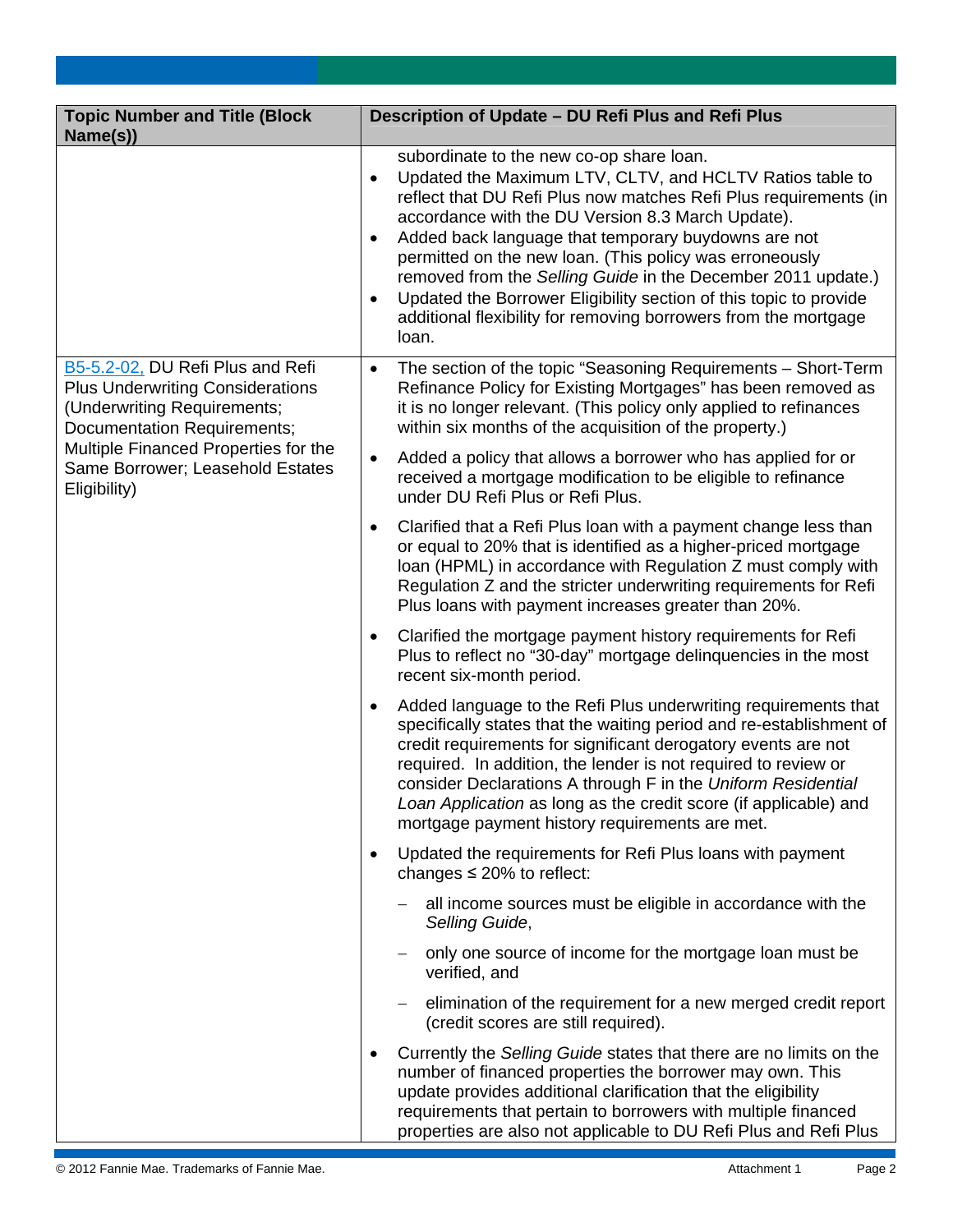| <b>Topic Number and Title (Block</b><br>Name(s))                                                                                                                                                             | Description of Update - DU Refi Plus and Refi Plus                                                                                                                                                                                                    |  |  |  |
|--------------------------------------------------------------------------------------------------------------------------------------------------------------------------------------------------------------|-------------------------------------------------------------------------------------------------------------------------------------------------------------------------------------------------------------------------------------------------------|--|--|--|
|                                                                                                                                                                                                              | loans.                                                                                                                                                                                                                                                |  |  |  |
|                                                                                                                                                                                                              | Added a new policy pertaining to Refi Plus mortgage loans<br>secured by leasehold estates. (DU Refi Plus mortgage loans<br>are subject to Fannie Mae's standard leasehold requirements.)                                                              |  |  |  |
| B5-5.2-03, DU Refi Plus and Refi<br><b>Plus Property Valuations and Project</b><br><b>Standards (DU Refi Plus Property)</b><br>Fieldwork Waiver; Condo, Co-op and<br><b>PUD Project Review Requirements)</b> | Updated the DU Refi Plus Property Fieldwork Waiver section to<br>$\bullet$<br>reflect the contents of the Desktop Originator/Desktop<br>Underwriter Release Notes, DU Version 8.3 April Update (return<br>of the estimated property value).           |  |  |  |
|                                                                                                                                                                                                              | Removed the requirement for the lender to confirm fidelity<br>$\bullet$<br>insurance coverage for condo, co-op, and PUD projects for DU<br>Refi Plus Ioans.                                                                                           |  |  |  |
| B5-5.2-04, DU Refi Plus and Refi<br>Plus Closing, Pricing, and Delivery<br>(Escrow Account Requirements,<br>Resubordination)                                                                                 | Added a statement that lenders must comply with the standard<br>$\bullet$<br>provisions in the Selling Guide regarding escrow accounts.<br>Added an exclusion to the resubordination section for<br>٠<br>simultaneously refinanced subordinate liens. |  |  |  |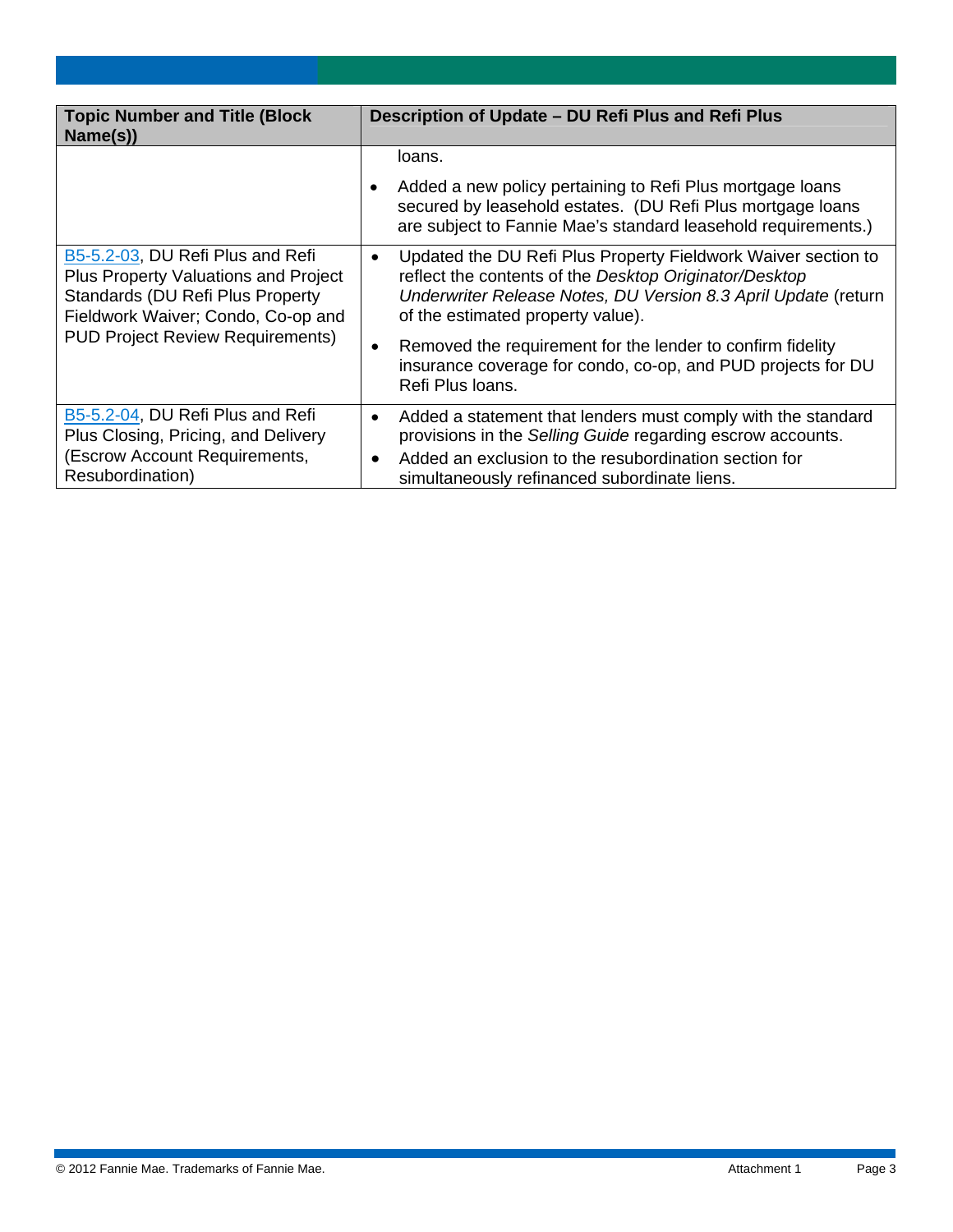## **Attachment 2**

#### **Updates to Employment and Income**

This table briefly describes the updates that have been made in the *Selling Guide* for employment and income.

NOTE: *The majority of the topics listed below underwent significant editing, including changes to policies, new guidelines that provide information to help lenders interpret and implement the policies, editing to provide clarity to existing policies, and removal of redundant or conflicting information. This table identifies the major changes and clarifications that were made; however, it does not identify all of the instances where content changed. Refer to the specific topics in the Selling Guide for additional details. In the event of any discrepancy between the information in this Attachment and the Selling Guide, the provisions in the Selling Guide will prevail.*

| <b>Topic Number and Title</b>                                 | Description of Update - Employment and Income                                                                                           |  |  |  |  |
|---------------------------------------------------------------|-----------------------------------------------------------------------------------------------------------------------------------------|--|--|--|--|
| Part B, Subpart 3, Underwriting                               | Added an introduction to the subpart that describes Fannie Mae's                                                                        |  |  |  |  |
| Borrowers, Introduction                                       | general underwriting policies.                                                                                                          |  |  |  |  |
| Chapter B3-3, Income Assessment,                              | Added an introduction to the chapter that describes Fannie Mae's<br>$\bullet$                                                           |  |  |  |  |
| Introduction                                                  | general income assessment policies.                                                                                                     |  |  |  |  |
|                                                               |                                                                                                                                         |  |  |  |  |
| Reorganization of Chapter B3-3                                | The four topics that were previously in Chapter B3-3, Section B3-<br>$\bullet$<br>3.1 were moved to other locations in the Chapter:     |  |  |  |  |
|                                                               | Requirements and Uses of IRS Form 4506-T moved to B3-3.1-<br>06                                                                         |  |  |  |  |
|                                                               | Verbal Verification of Employment moved to B3-3.1-07                                                                                    |  |  |  |  |
|                                                               | Verification of Income for Non-U.S. Citizen Borrowers moved<br>into topic B3-3.1-01                                                     |  |  |  |  |
|                                                               | Using Nontaxable Income to Adjust the Borrower's Gross<br>Income moved into topic B3-3.1-01                                             |  |  |  |  |
|                                                               | Section B3-3.1 was renamed "Employment and Other Sources of<br>Income."                                                                 |  |  |  |  |
|                                                               | All remaining sections (and topics) in the Chapter were                                                                                 |  |  |  |  |
|                                                               | renumbered accordingly.                                                                                                                 |  |  |  |  |
|                                                               | The content in the topics in Section B3-3.1 was reorganized for<br>better flow. General information and policies that apply to multiple |  |  |  |  |
|                                                               | topics were combined into two topics, reducing redundancy.                                                                              |  |  |  |  |
|                                                               | Applicable links to these general topics were added throughout the<br>Chapter.                                                          |  |  |  |  |
| B3-3.1-01, General Income<br>Information (formerly Salary and | This topic now includes general policies that apply to various<br>$\bullet$<br>sources of income.                                       |  |  |  |  |
| Commission Income)                                            | Added guidelines regarding evaluation of variable income (e.g.,<br>hourly pay, overtime, bonus, commission) including history of        |  |  |  |  |
|                                                               | receipt, frequency of payment, and income trending.                                                                                     |  |  |  |  |
|                                                               | Revised continuity of income requirements including specific<br>$\bullet$                                                               |  |  |  |  |
|                                                               | identification of the types of income that do/do not require the                                                                        |  |  |  |  |
|                                                               | lender to document a three-year continuance.                                                                                            |  |  |  |  |
|                                                               | Regarding income sources with a defined expiration date or those<br>$\bullet$                                                           |  |  |  |  |
|                                                               | that are based on depletion of an asset - added guidance that                                                                           |  |  |  |  |
|                                                               | lenders should consider the borrower's continued ability to repay                                                                       |  |  |  |  |
|                                                               | the loan when the income source expires or the asset is depleted.                                                                       |  |  |  |  |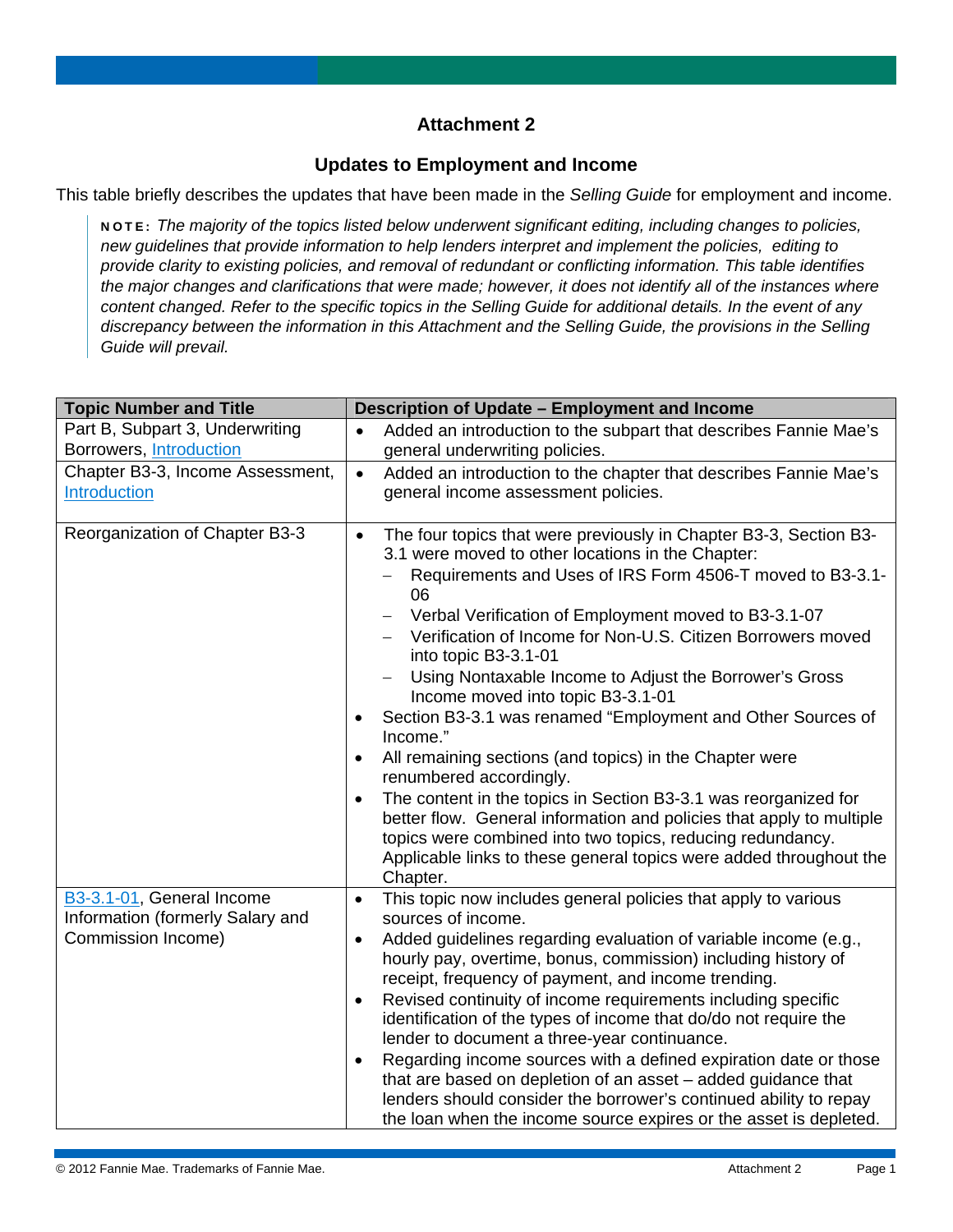| <b>Topic Number and Title</b>                                 | Description of Update - Employment and Income                                                                                                |  |  |  |  |
|---------------------------------------------------------------|----------------------------------------------------------------------------------------------------------------------------------------------|--|--|--|--|
| B3-3.1-01, General Income                                     | Clarified the criteria that identify when the lender must obtain<br>$\bullet$                                                                |  |  |  |  |
| Information (formerly Salary and                              | copies of federal income tax returns to verify income                                                                                        |  |  |  |  |
| Commission Income) (con't)                                    | income from temporary or periodic employment (or                                                                                             |  |  |  |  |
|                                                               | unemployment);                                                                                                                               |  |  |  |  |
|                                                               | borrowers receiving interest and dividend income;                                                                                            |  |  |  |  |
|                                                               | income from sole proprietorships, limited liability companies, or                                                                            |  |  |  |  |
|                                                               | any other type of business structure in which borrower has a<br>25% or greater ownership interest; and                                       |  |  |  |  |
|                                                               | borrowers claiming unreimbursed business expenses was                                                                                        |  |  |  |  |
|                                                               | removed from the list.                                                                                                                       |  |  |  |  |
|                                                               | As previously noted, the following sections of the topic were                                                                                |  |  |  |  |
|                                                               | moved from another part of the Chapter                                                                                                       |  |  |  |  |
|                                                               | Non-U.S. Citizen Borrowers, and                                                                                                              |  |  |  |  |
|                                                               | Using Nontaxable Income to Adjust the Borrower's Gross                                                                                       |  |  |  |  |
|                                                               | Income.                                                                                                                                      |  |  |  |  |
|                                                               | Clarified that the income documentation requirements in Chapter                                                                              |  |  |  |  |
|                                                               | B3-3 are not applicable to DU Refi Plus of Refi Plus mortgage                                                                                |  |  |  |  |
| B3-3.1-02, Standards for                                      | loans.<br>This topic has been broadened to describe the standards for all                                                                    |  |  |  |  |
| <b>Employment Documentation</b>                               | $\bullet$<br>employment documentation (not just documentation for salary and                                                                 |  |  |  |  |
| (formerly Verification of Salary and                          | commission income).                                                                                                                          |  |  |  |  |
| Commission Income)                                            | The table describing documentation provided by the borrower was<br>$\bullet$                                                                 |  |  |  |  |
|                                                               | reorganized to distinguish the requirements for paystubs and W-2s                                                                            |  |  |  |  |
|                                                               | from those that apply to tax returns.                                                                                                        |  |  |  |  |
| B3-3.1-03, Base Pay (Salary or                                | The verification requirements for base pay, bonus, and overtime<br>$\bullet$                                                                 |  |  |  |  |
| Hourly), Bonus, and Overtime                                  | income were combined into this topic (previously this information                                                                            |  |  |  |  |
| Income (formerly Bonus and                                    | was presented in separate topics).                                                                                                           |  |  |  |  |
| Overtime Income)                                              | Added the Form 1005 (Form 1005(S)) as an alternative to the                                                                                  |  |  |  |  |
|                                                               | standard documentation requirements.<br>Added basic income calculation guidelines.                                                           |  |  |  |  |
|                                                               | As previously noted, Military Income requirements were moved                                                                                 |  |  |  |  |
|                                                               | into this topic.                                                                                                                             |  |  |  |  |
| B3-3.1-04, Commission Income                                  | Clearly differentiated the documentation requirements for<br>$\bullet$                                                                       |  |  |  |  |
|                                                               | commission income based on the percentage of commission                                                                                      |  |  |  |  |
|                                                               | income to total employment income (changed from total "annual"                                                                               |  |  |  |  |
|                                                               | income).                                                                                                                                     |  |  |  |  |
| B3-3.1-05, Secondary Employment                               | More clearly defined secondary employment income as coming<br>$\bullet$                                                                      |  |  |  |  |
| Income (Second Job and Multiple                               | from a second job or multiple jobs, without regard to whether the                                                                            |  |  |  |  |
| Jobs) and Seasonal Income<br>(formerly Part-Time, Second-Job, | job is "part-time." (This update removes the confusion that<br>previously existed when a borrower's sole job was a part-time job.            |  |  |  |  |
| Multiple-Job, and Seasonal Income)                            | Lenders questioned which documentation policies were applicable                                                                              |  |  |  |  |
|                                                               | - base pay or part-time income.)                                                                                                             |  |  |  |  |
|                                                               | Removed the requirement for lenders to verify that second or<br>$\bullet$                                                                    |  |  |  |  |
|                                                               | multiple jobs have a strong likelihood of continuance.                                                                                       |  |  |  |  |
| B3-3.1-06, Requirements and Uses                              | As previously noted, this topic was moved to its current location in<br>$\bullet$                                                            |  |  |  |  |
| of IRS Form 4506-T                                            | the Chapter.                                                                                                                                 |  |  |  |  |
|                                                               | Changed the requirement for each borrower to sign a separate<br>$\bullet$<br>IRS Form 4506-T to only once during the origination process (no |  |  |  |  |
|                                                               | longer required at both application and at closing). The lender can                                                                          |  |  |  |  |
|                                                               | determine when the form should be signed as long as it occurs on                                                                             |  |  |  |  |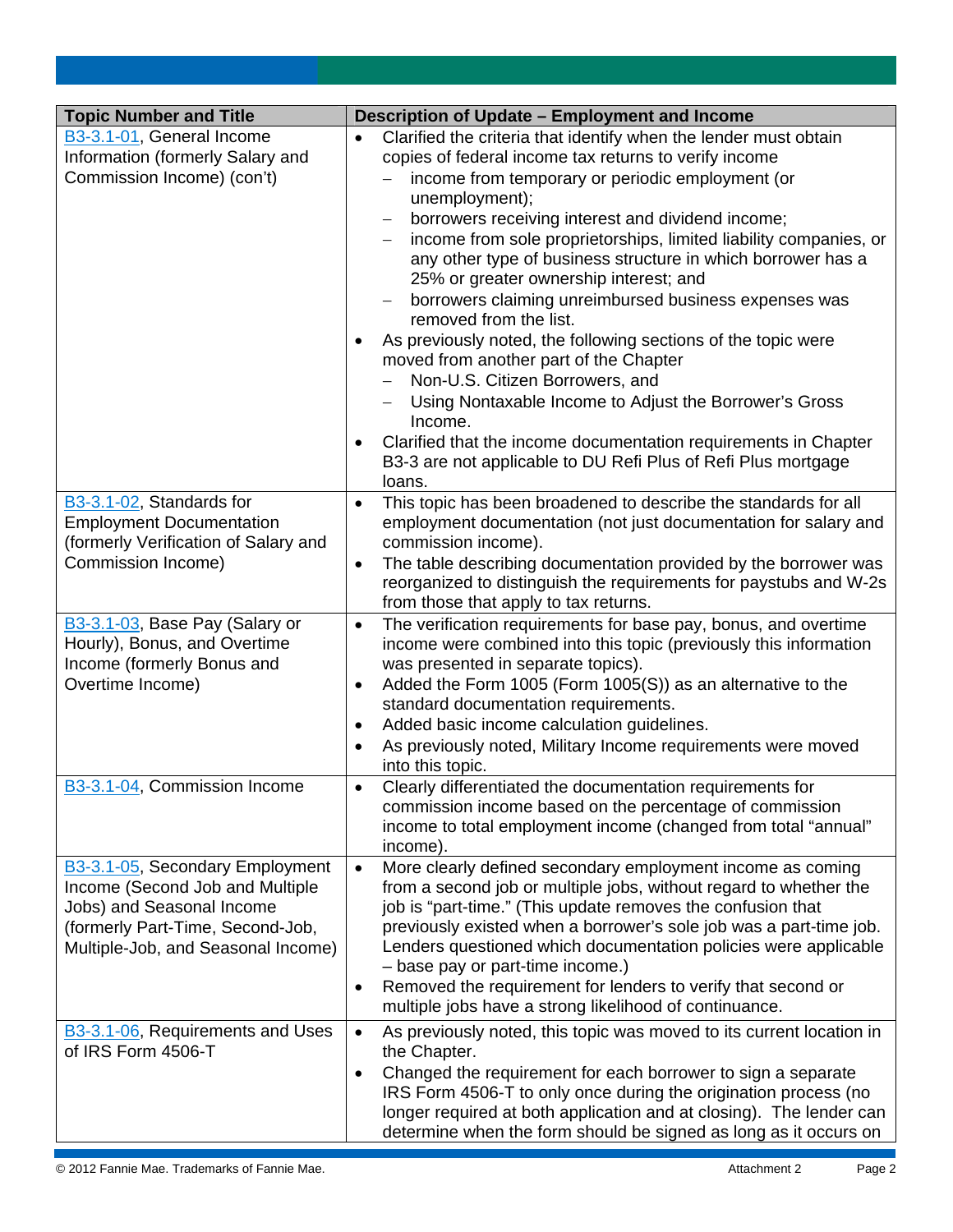| <b>Topic Number and Title</b>                   | Description of Update - Employment and Income                                                                                                                                                                                                                                                                                                                                                                                                                                                                                                                                                                                                                                                                                                                                                                                                                                                                                                                                                                                                                                                                                                                                      |  |  |  |
|-------------------------------------------------|------------------------------------------------------------------------------------------------------------------------------------------------------------------------------------------------------------------------------------------------------------------------------------------------------------------------------------------------------------------------------------------------------------------------------------------------------------------------------------------------------------------------------------------------------------------------------------------------------------------------------------------------------------------------------------------------------------------------------------------------------------------------------------------------------------------------------------------------------------------------------------------------------------------------------------------------------------------------------------------------------------------------------------------------------------------------------------------------------------------------------------------------------------------------------------|--|--|--|
|                                                 | or before closing.<br>Alternatives to this Form now include IRS Form 4506T-EZ.<br>$\bullet$<br>Borrowers with income from Puerto Rico must use Modelo SC<br>$\bullet$<br>2907 (Solicitud De Copia De Planilla, Relevo De Herencia Y De<br>Donacion).                                                                                                                                                                                                                                                                                                                                                                                                                                                                                                                                                                                                                                                                                                                                                                                                                                                                                                                               |  |  |  |
| B3-3.1-07, Verbal Verification of<br>Employment | As previously noted, this topic was moved to its current location in<br>$\bullet$<br>the Chapter.<br>If the verbal VOE is not performed before closing (or an update is<br>$\bullet$<br>required), it can be performed after closing, but prior to delivery to<br>Fannie Mae.<br>The name and title of the person who completed the verification<br>for the employer must be documented (in addition to the name and<br>title of the person who completed the verification for the lender).<br>Exceptions to the verbal VOE requirement are described and<br>$\bullet$<br>include use of a third-party employment verification vendor.<br>Information in the vendor's database may be no more than 35<br>days old as of note date.<br>For military personnel, in lieu of a verbal VOE or additional Leave<br>and Earnings Statement, verification through the online Defense<br>Manpower Data Center is permitted.                                                                                                                                                                                                                                                                 |  |  |  |
| B3-3.1-08, Rental Income                        | Clarified there are no restrictions on the type of property if the<br>$\bullet$<br>rental income is derived from a property that is not the subject<br>property. For example, commercial properties are an acceptable<br>source of rental income in this instance.<br>Additional clarity has been provided regarding the use of lease<br>agreements in lieu of tax returns when there is no prior history of<br>receipt of the rental income, or if the tax return does not include a<br>full year of rental income.<br>Documentation requirement for rental income has been changed<br>$\bullet$<br>from two years of tax returns to only one year of tax returns (when<br>tax returns are required).<br>Removed the requirement for the Operating Income Statement<br>(Form 216).<br>Added a reference to an existing policy in the Selling Guide that<br>requires the lender to verify that a lease transferred to the<br>borrower does not contain any provisions that could affect Fannie<br>Mae's first lien position on the subject property.<br>Provided guidance for calculating rental income when there is<br>$\bullet$<br>partial or no rental history on tax returns. |  |  |  |
| B3-3.1-09, Other Sources of<br>Income           | Alimony or Child Support - the payment history requirement has<br>$\bullet$<br>been reduced from 12 months to 6 months (for manually<br>underwritten loans). Receipt of this income for less than 6 months<br>can no longer justify higher qualifying ratios.<br>Automobile Allowance - receipt of this income for less than two<br>٠<br>years can no longer justify higher qualifying ratios.<br>Disability Income (long-term) – clarified that the policy applies to<br>$\bullet$<br>long-term disability other than disability income received from the<br>Social Security Administration, and if the income requires re-<br>evaluation of benefit eligibility, it is not considered to have a<br>defined expiration date.                                                                                                                                                                                                                                                                                                                                                                                                                                                      |  |  |  |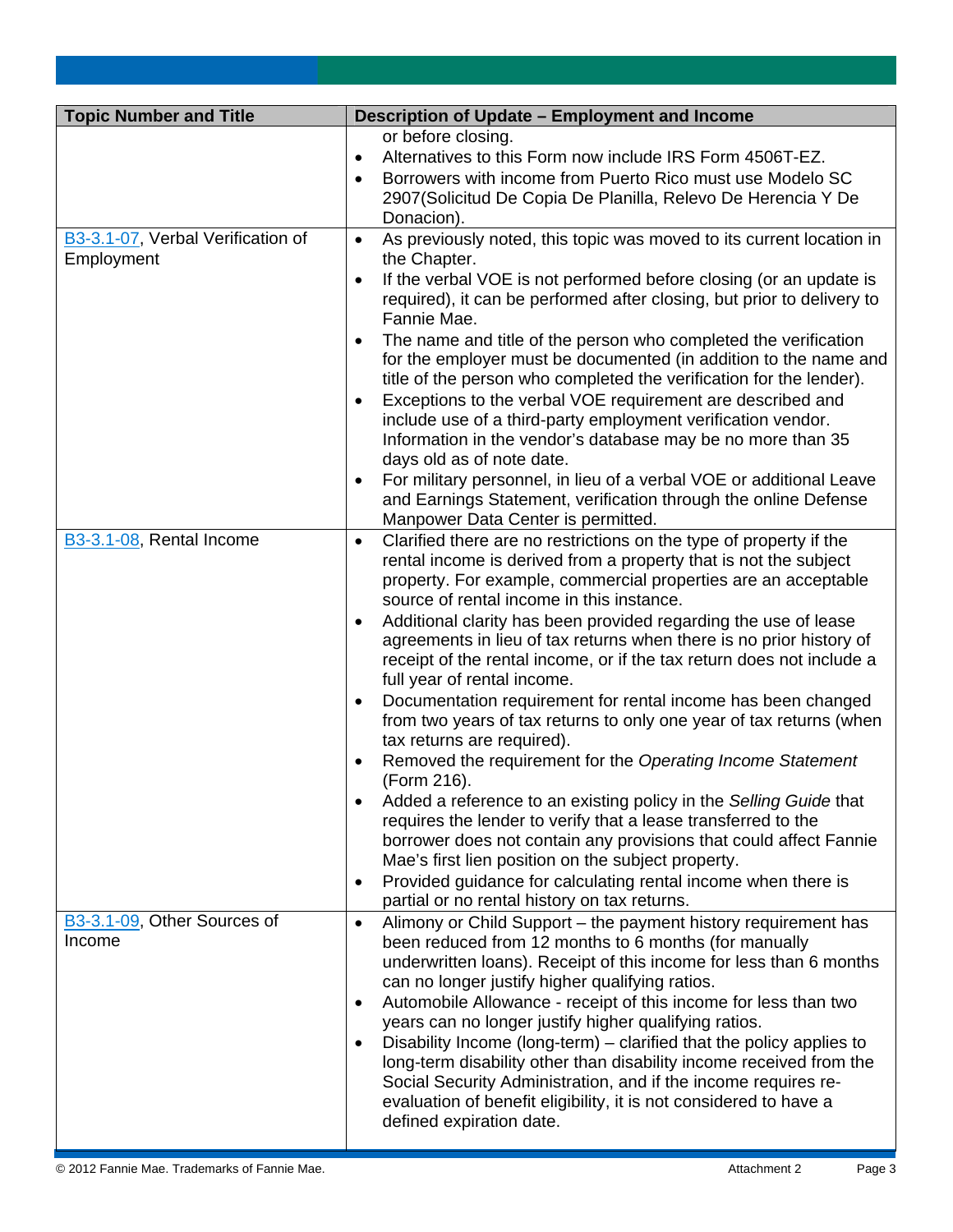| <b>Topic Number and Title</b>   | Description of Update - Employment and Income                                                                                                     |  |  |  |  |
|---------------------------------|---------------------------------------------------------------------------------------------------------------------------------------------------|--|--|--|--|
| B3-3.1-09, Other Sources of     | Employment Offers or Contracts - Added new policies that allow                                                                                    |  |  |  |  |
| Income (con't)                  | income from an employment offer or contract if certain                                                                                            |  |  |  |  |
|                                 | requirements are met.                                                                                                                             |  |  |  |  |
|                                 | Employment-Related Assets as Qualifying Income - clarified that<br>$\bullet$<br>for all employment-related assets that are in the form of stocks, |  |  |  |  |
|                                 | bonds, and mutual funds, the lender must factor in the potential for                                                                              |  |  |  |  |
|                                 | account volatility when calculating the income stream.                                                                                            |  |  |  |  |
|                                 | Foreign Income – broadened the definition of foreign income to<br>$\bullet$                                                                       |  |  |  |  |
|                                 | include any borrower who is employed by a foreign corporation or                                                                                  |  |  |  |  |
|                                 | government (previously defined as only applying to U.S. citizens).                                                                                |  |  |  |  |
|                                 | Foster-Care Income – removed the requirement to verify that the<br>$\bullet$                                                                      |  |  |  |  |
|                                 | borrower is likely to continue to provide this service at the current                                                                             |  |  |  |  |
|                                 | level.                                                                                                                                            |  |  |  |  |
|                                 | Interest and Dividend Income – removed the requirement to verify                                                                                  |  |  |  |  |
|                                 | that the borrower will receive the income for at least three years.<br>Mortgage Credit Certificates - removed the requirement for the             |  |  |  |  |
|                                 | lender to obtain a copy of the borrower's IRS Form W-4, and                                                                                       |  |  |  |  |
|                                 | clarified that MCCs are acceptable on refinance transactions.                                                                                     |  |  |  |  |
|                                 | Non-Occupying Co-Borrower Income - clarified that the 90% LTV                                                                                     |  |  |  |  |
|                                 | ratio limitation for manually underwritten loans and 97% limit for                                                                                |  |  |  |  |
|                                 | DU loan casefiles also apply to the CLTV and HCLTV ratios,                                                                                        |  |  |  |  |
|                                 | accordingly.                                                                                                                                      |  |  |  |  |
|                                 | Notes Receivable Income - clarified that payments on notes<br>$\bullet$<br>executed within the last 12 months may not be used to qualify the      |  |  |  |  |
|                                 | borrower.                                                                                                                                         |  |  |  |  |
|                                 | Public Assistance Income - removed requirement to document a                                                                                      |  |  |  |  |
|                                 | two-year history of income.                                                                                                                       |  |  |  |  |
|                                 | Retirement, Government Annuity, and Pension Income - clarified                                                                                    |  |  |  |  |
|                                 | that when the retirement income is paid as a monthly distribution                                                                                 |  |  |  |  |
|                                 | from a 401(k), IRA, SEP, or Keogh account that the borrower must                                                                                  |  |  |  |  |
|                                 | have unrestricted access to the accounts without penalty. If the<br>assets are stocks, bonds, or mutual funds, the lender must factor             |  |  |  |  |
|                                 | in the potential for account volatility when calculating the income                                                                               |  |  |  |  |
|                                 | stream.                                                                                                                                           |  |  |  |  |
|                                 | Social Security Income – clarified that Social Security income for<br>$\bullet$                                                                   |  |  |  |  |
|                                 | retirement or long-term disability does not have a defined                                                                                        |  |  |  |  |
|                                 | expiration date and must be expected to continue. Corrected the                                                                                   |  |  |  |  |
|                                 | documentation requirement to reflect a Social Security Benefit                                                                                    |  |  |  |  |
|                                 | Statement (Form SSA-1099) (in lieu of an IRS W-2).                                                                                                |  |  |  |  |
|                                 | Tip Income – the requirements were reformatted to be more<br>$\bullet$<br>consistent with the other income types. Removed the requirement         |  |  |  |  |
|                                 | for the employer to verify the likelihood of continued receipt.                                                                                   |  |  |  |  |
|                                 | Trust Income – removed the misplaced reference to trust account<br>$\bullet$                                                                      |  |  |  |  |
|                                 | distributions used as an asset.                                                                                                                   |  |  |  |  |
| B3-3.2.1-02, Income Reported on | Alimony Received – removed the (duplicative) requirements for<br>$\bullet$                                                                        |  |  |  |  |
| IRS Form 1040                   | verifying alimony and replaced the text with a link to B3-3.1-09,                                                                                 |  |  |  |  |
|                                 | Other Sources of Income.                                                                                                                          |  |  |  |  |
|                                 | IRA Distributions, Pensions and Annuities, and Social Security<br>$\bullet$                                                                       |  |  |  |  |
|                                 | Benefits – removed the reference to three-year continuance and<br>replaced the text with a link to B3-3.1-09, Other Sources of                    |  |  |  |  |
|                                 | Income.                                                                                                                                           |  |  |  |  |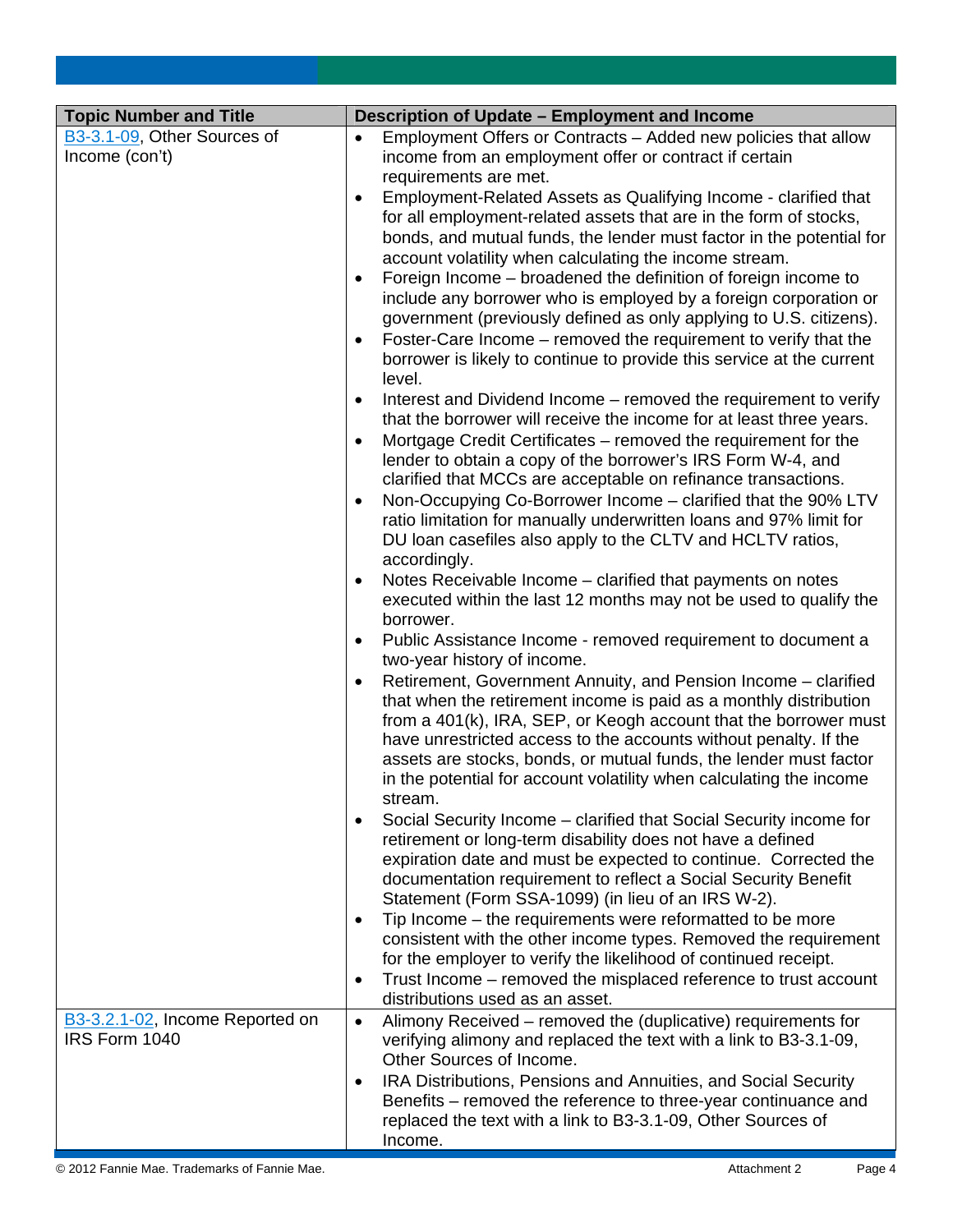| <b>Topic Number and Title</b>                            | Description of Update - Employment and Income                                                                                                                                                                                                                                                                                                                                                   |  |  |  |  |
|----------------------------------------------------------|-------------------------------------------------------------------------------------------------------------------------------------------------------------------------------------------------------------------------------------------------------------------------------------------------------------------------------------------------------------------------------------------------|--|--|--|--|
|                                                          | Unemployment Compensation - removed the reference to<br>documenting a two-year history of receipt and replaced the text<br>with a link to B3-3.1-09, Other Sources of Income.<br>Other Income (of Loss) – removed the reference to three-year<br>continuance and replaced the text with a link to B3-3.1-09, Other<br>Sources of Income.                                                        |  |  |  |  |
| B3-3.3-01, Documents Used for DU<br>Income Assessment    | Removed references to calculation of monthly income.<br>Updated the references to other applicable topics.<br>$\bullet$                                                                                                                                                                                                                                                                         |  |  |  |  |
| B3-3.3-02, Income and<br>Employment Documentation for DU | Updated this topic in accordance with changes made to other<br>related topics (as described above).                                                                                                                                                                                                                                                                                             |  |  |  |  |
|                                                          | NOTE: DU still allows less documentation for verifying base pay<br>(one paystub, or one paystub and previous W-2).                                                                                                                                                                                                                                                                              |  |  |  |  |
| B3-3.3-03, Income from Rental<br>Property                | Previously, this topic identified a number of documentation<br>differences between loan casefiles underwritten with DU and<br>manually underwritten loans. Those differences have been<br>removed based on the changes to manually underwritten loans<br>described in B3-3.1-08, Rental Income. (Documentation<br>requirements for manually underwritten loans now match DU loan<br>casefiles.) |  |  |  |  |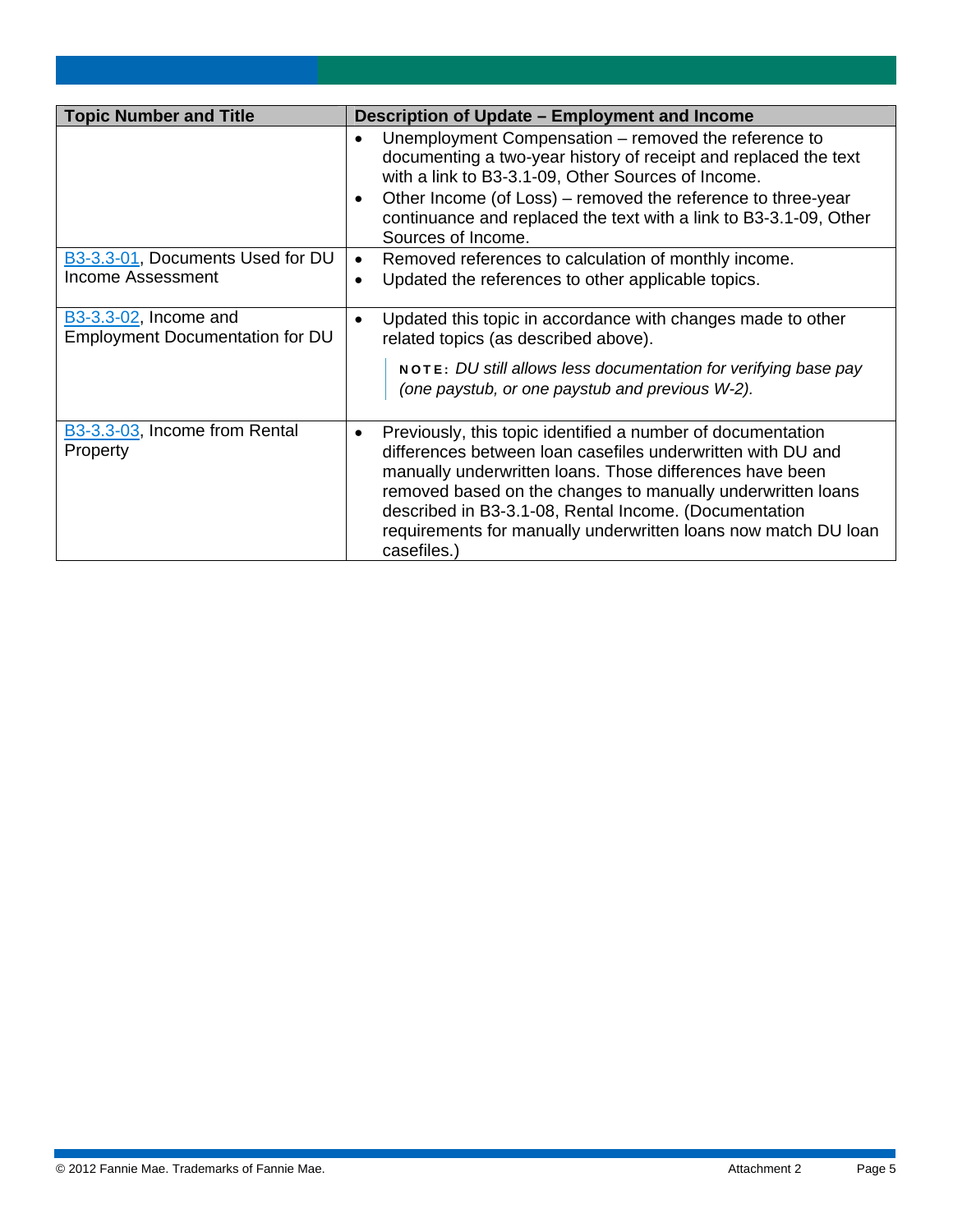# **IRS Form 4506-T Lender Tips**

May 2012

This document provides tips for lenders regarding use of the *Request for Transcript of Tax Return* (IRS Form 4506-T), including what information is available, what to request from the IRS, and how to review the results.

# **Use of the IRS Form 4506-T**

Fannie Mae's policy regarding use of the IRS Form 4506-T to validate borrower income documentation requires the lender to

- have each borrower (regardless of income source) complete and sign a separate Form 4506-T at or before closing, and
- **add the execution of IRS Form 4506-T with the IRS (directly or through an authorized vendor)** to their written quality control (QC) plan. (Refer to the *Selling Guide*, Subpart D1, Lender QC Process, for details about lender QC requirements.)

Although Fannie Mae strongly encourages lenders to consider prefunding reviews in their QC plans, it is not mandatory. However, all loans selected for post-closing QC reviews, regardless of the sampling method, must include the execution and validation of the IRS Form 4506-T results. (See [Reviewing the Results](#page-16-0) below for additional information.) Given that IRS Form 4506-T is valid for only 120 days after completion (including signature) by the borrower, the lenders should take that into consideration when deciding at what time in the process borrower completion of the Form will be the most beneficial.

NOTE: *Lenders that obtain the appropriate IRS transcripts during their pre-closing process (processing and underwriting) may use the same documents in their QC process without ordering new transcripts. In addition, the actual transcripts are an acceptable replacement of the signed IRS Form 4506-T(s) in the loan file.* 

# **What Is Available**

Use of IRS Form 4506-T has become the most efficient method for lenders to obtain a borrower's income tax information – the information is available electronically and quickly. In response to submission of a IRS Form 4506-T, the IRS provides a line-by-line transcript of the information it has received for up to the past four tax years. Transcripts available through submission of IRS Form 4506-T include the following series:

- **1040:** U.S. Individual Income Tax Return
- **1065:** U.S. Return of Partnership Income
- **W-2:** Wage & Tax Statement
- **1098:** Mortgage Interest/Student Loan Interest/Tuition Statements
- **1099:** Dividends/Interest, Miscellaneous Income, Government Payments, Cancellation of Debt, etc.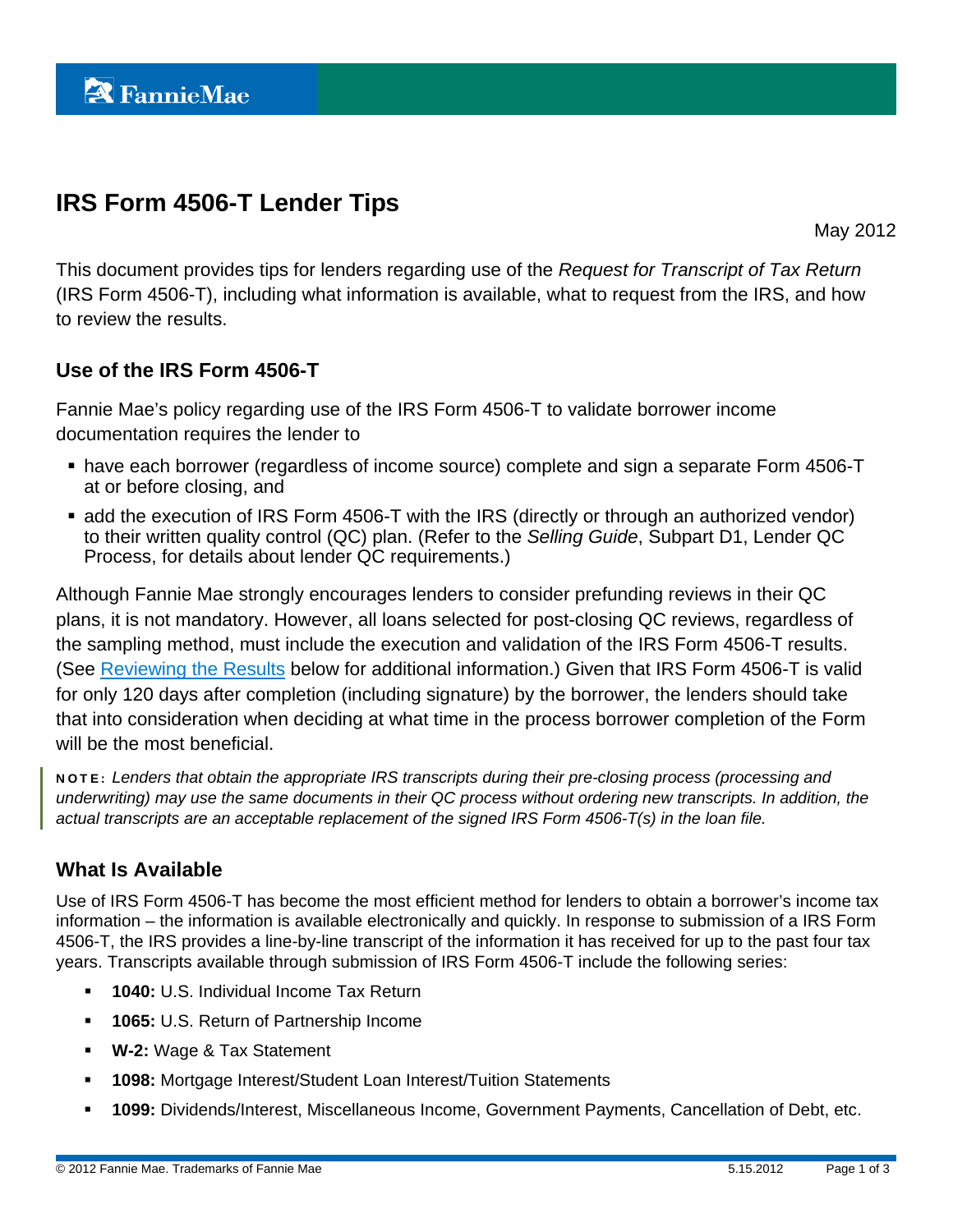- **1120:** U.S. Corporation Income Tax Return
- **5498:** IRA, HAS, Archer MSA, Medicare Advantage ASA, Coverdell ESA Contributions

NOTE: *Request for Copy of Tax Return (IRS Form 4506) and Tax Information Authorization (IRS Form 8821) are also acceptable; however at this time, the tax information available using these forms is not available electronically. In addition, the eligible timeframes for the forms differ – Forms 4506-T and 4506 are valid for 120 days after completion, but Form 8821 is valid for only 60 days after completion.* 

# **What to Request from the IRS**

The table below shows the documentation that should be requested when using IRS Form 4506-T. The requested documentation should follow Fannie Mae's income documentation requirements, which depend on the type of borrower income (self-employed, salaried, commissioned, etc.) and the underwriting method (Desktop Underwriter® [DU®] or manual).

| <b>If Standard/DU Income</b><br><b>Documentation Option Is</b><br>(as determined by the Selling Guide<br>or the DU Recommendation) | The 4506-T request must include most recent filing of |              |         |         |
|------------------------------------------------------------------------------------------------------------------------------------|-------------------------------------------------------|--------------|---------|---------|
|                                                                                                                                    | 1040<br>(4506T-EZ may<br>also be used)                | 1120 or 1065 | 1099    | $W-2$   |
| <b>YTD Paystub</b>                                                                                                                 |                                                       |              |         | 1 year  |
| <b>YTD Paystub and One W-2</b>                                                                                                     |                                                       |              |         | 1 year  |
| <b>YTD Paystub and Two W-2s</b>                                                                                                    |                                                       |              |         | 2 years |
| YTD Income Information and<br>One 1099/1040                                                                                        | 1 year                                                |              | 1 year  |         |
| YTD Income Information and<br>Two 1099s/1040s                                                                                      | 2 years                                               |              | 2 years |         |
| One Year Personal Returns                                                                                                          | 1 year                                                |              |         |         |
| Two Years Personal Returns                                                                                                         | 2 years                                               |              |         |         |
| Two Years Personal Returns and<br>Two Years Business Returns                                                                       | 2 years                                               | 2 years      |         |         |

#### *Examples*

- When **manually underwriting a salaried borrower**, the lender should request two years of W-2s\*.
	- January 2012 initial request to the IRS: 2009 and 2010 W-2s.
- When **underwriting a salaried borrower through DU**, DU may only require a recent paystub. In this case, the lender should request the most recent available W-2\*.
	- June 2012 initial request to the IRS: 2011 W-2.
- When **manually underwriting a self-employed borrower**, the lender should request two years of individual federal tax returns. In this case, the lender should request the most recent two years of available tax returns\*.
	- January 2012 request to the IRS: 2009 and 2010 Form 1040s.